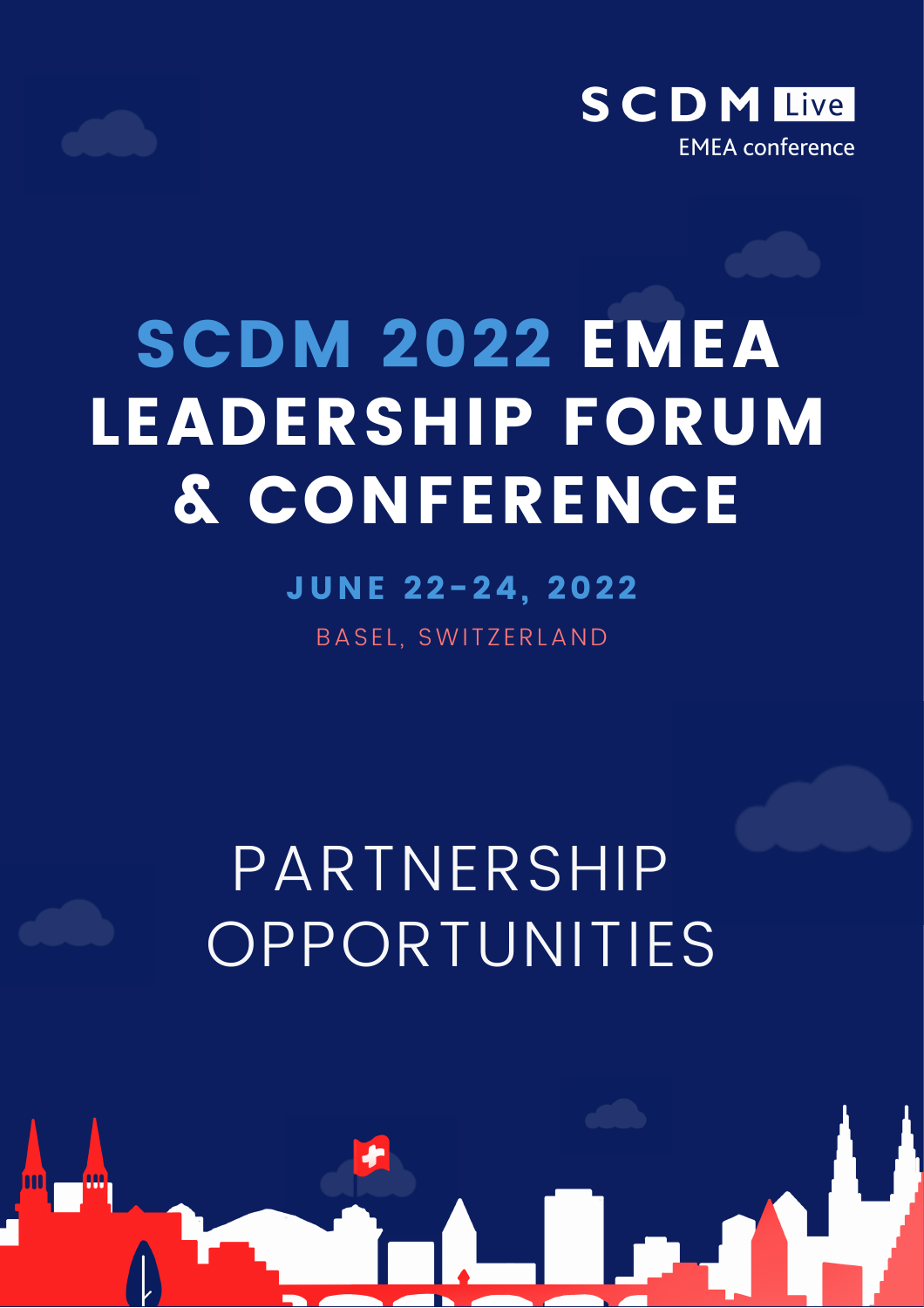# ABOUT SCDM

 $\Delta$  $\Delta$ 

**Connect and inspire professionals managing global health data with global education, certification and advocacy.**  $\sqrt{27}$ 

The Society for Clinical Data Management (SCDM) is a non-profit professional society founded to advance the discipline of Clinical Data Management. The common interest of all members of SCDM is quality clinical data management practices.

SCDM was founded in 1994 and has grown to be a premier clinical data management organization that comprises upwards of 2,800 members in over 45 countries across the globe who represent the biotechnology, medical device, and pharmaceutical industries as well as members of the academic, regulatory, and scientific research communities.

**I** Leading innovative clinical data science to<br>advance global health research and development **Leading innovative clinical data science to advance global health research and development**

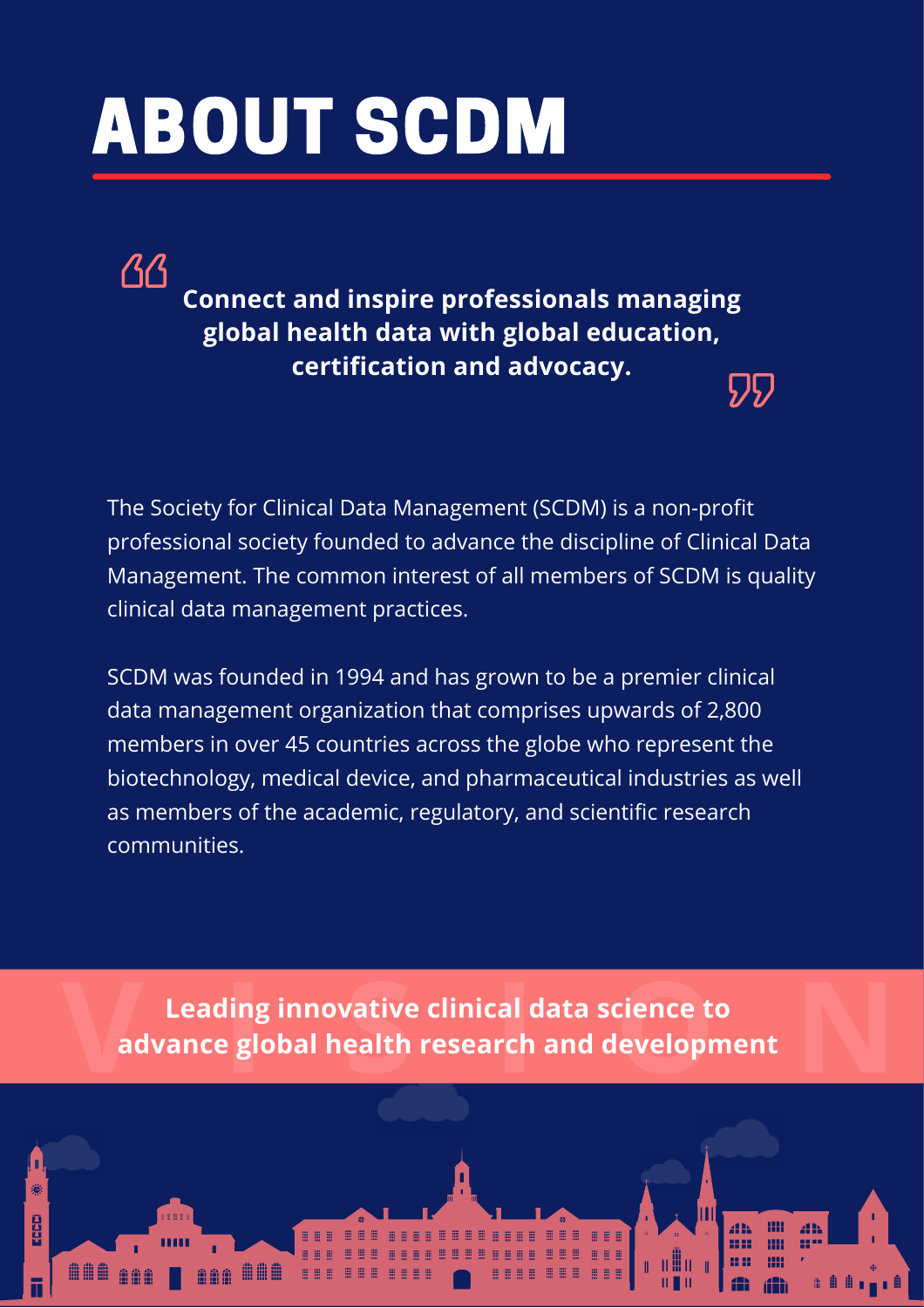# CORE VALUES

## Knowledge & Contribution of our Members

The collective professional knowledge, experience and engagement of our members are our greatest assets. SCDM relies on and embraces the active participation and contributions of our members and volunteers.



### Quality and Continuous Improvement

SCDM is committed to the development and enhancement of products, services, and relationships of the highest quality.



### **Scholarship**

SCDM encourages and promotes rigor and discipline in the research of topics affecting our industry. Our positions, publications, and programs are the result of careful review and/or scholarly investigation.



### Open Communication

SCDM encourages open communication and information sharing. We provide our members with insight into the organization's initiatives and activities.



### **Integrity**

SCDM exemplifies and expects honesty and integrity.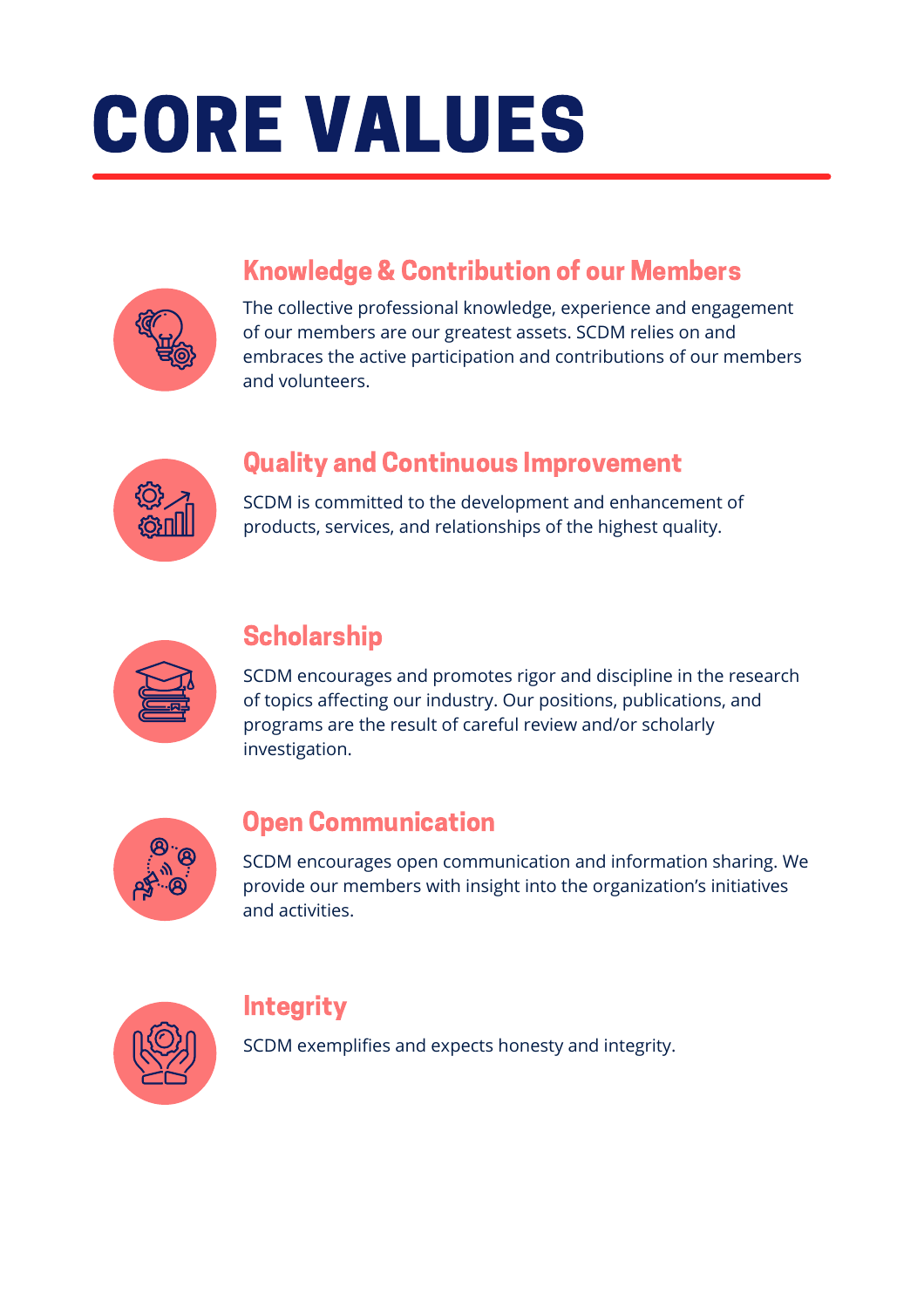# 2022 EMEA CONFERENCE

Following four highly successful European Leadership Forums, SCDM is pleased to announce the 2022 SCDM EMEA Conference which will take place on 22-24 June 2022. The event is kindly hosted by Novartis in Basel, Switzerland.

#### **CONFERENCE TOPICS**



**RBQM Innovation and technology** (eg. Digital therapeutics, AI/ML …) **Data Security and integrity** (eg. GDPR) **The human behind Clinical Data Management Regulatory corner** (eg: Recent Industry discussions, challenges currently being faced, etc.)

#### **2019 EMEA Conference in Numbers**

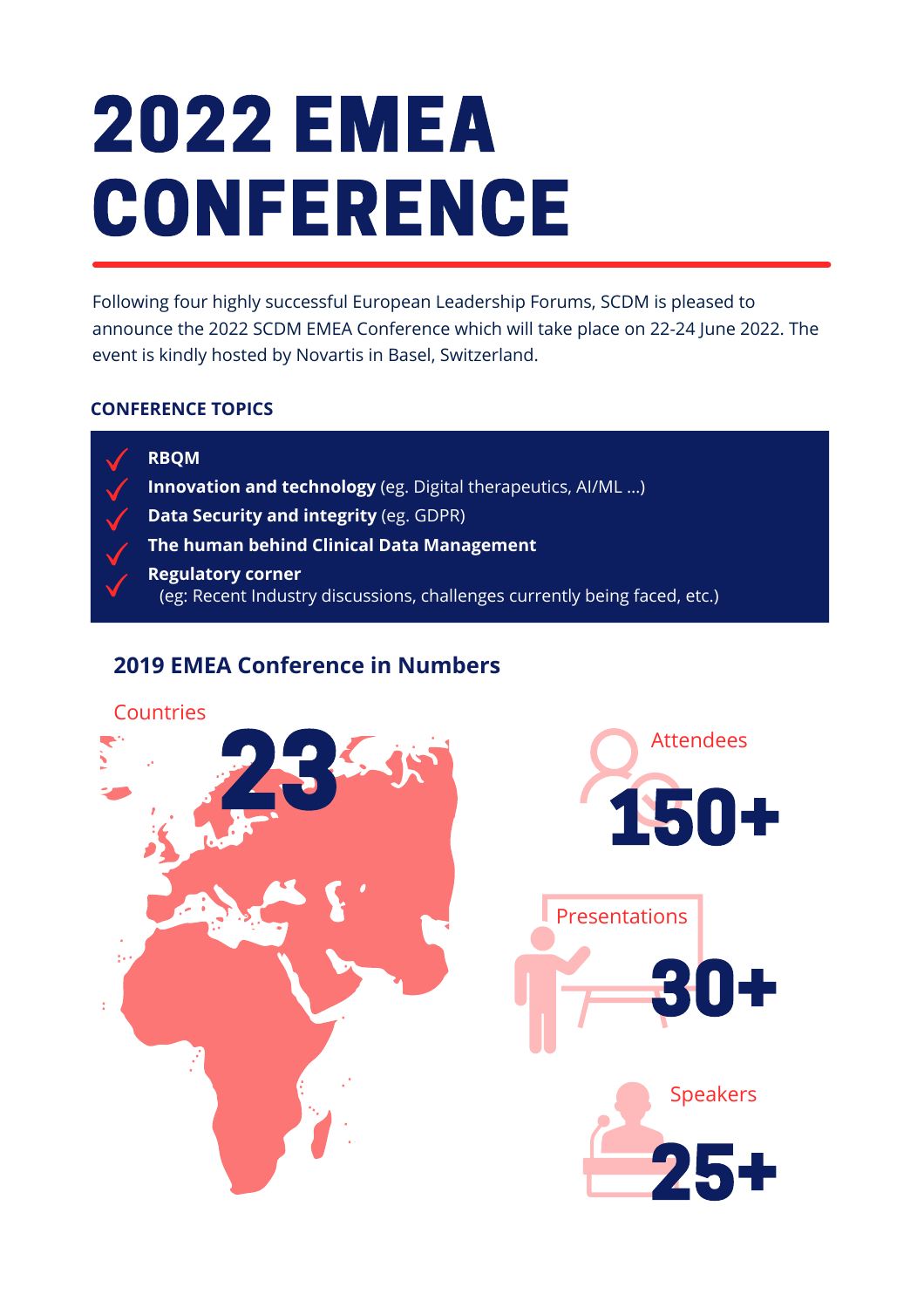# SPONSORSHIP

## Why Sponsor SCDM EMEA Conference

|   | $\ddot{.}$ |   |
|---|------------|---|
| è |            | ä |

### Thought Leadership

Demonstrate your thought leadership in Clinical Data Management.



#### Interaction with Business Leaders

Secure quality interactions with business leaders and decision makers who are influencing the industry today.



### Deeper Insights

Showcase your capabilities and gain deeper insight and trends in Clinical Data Management.



#### Networking

Network and reconnect with your peers.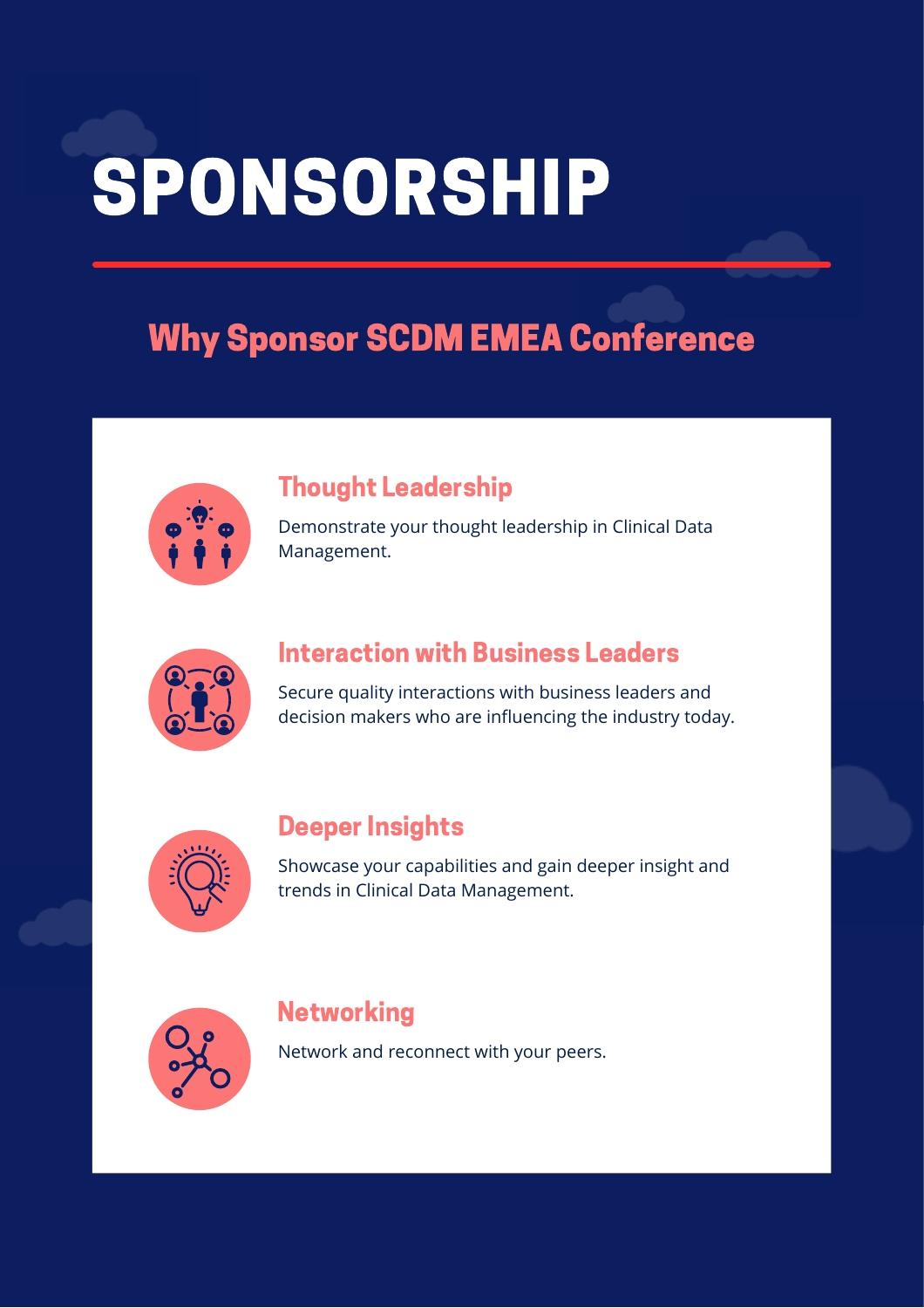**Networking Leadership Dinner Sponsor** 1 available

9,000€ excl. VAT

### Unique to  $N^{\circ}1$  Branding & Advertising

## **Unique sponsor of the Networking Leadership Dinner on Wednesday**

#### **22 June.**

- Opportunity for the sponsorship team members to personally welcome delegates
- 1 table to place promotional collateral
- Opportunity to place pop-up banners
- Corporate logo on all Networking Leadership Dinner signage

#### **10-minute speaking opportunity within the plenary program.**

#### **Onsite visibility**

- 1 x table top in break area
- 1 x sponsor banner in break area

Value

• 1 x conference bag insert

#### **Online visibility**

- Corporate logo & description in final printed program
- Corporate logo, description and website link on conference webpage
- Corporate logo, description and website link on Conference App
- Banner in Data Connections newsletter

#### **Online marketing**

- Logo in one promotional conference email per month
- One social media post to boost sponsor's visibility
- E-blast to be sent to the Conference attendees
- Industry podcast on SCDM education channels
- Possibility to add a logo on holding slides

## MEMBERSHIP ADVANTAGES

1 complimentary registration to the leadership forum on the Wednesday 22 June or to the conference on Thursday 23 – Friday 24 June.

Opportunity to register additional staff at the special SCDM Member Registration Fee.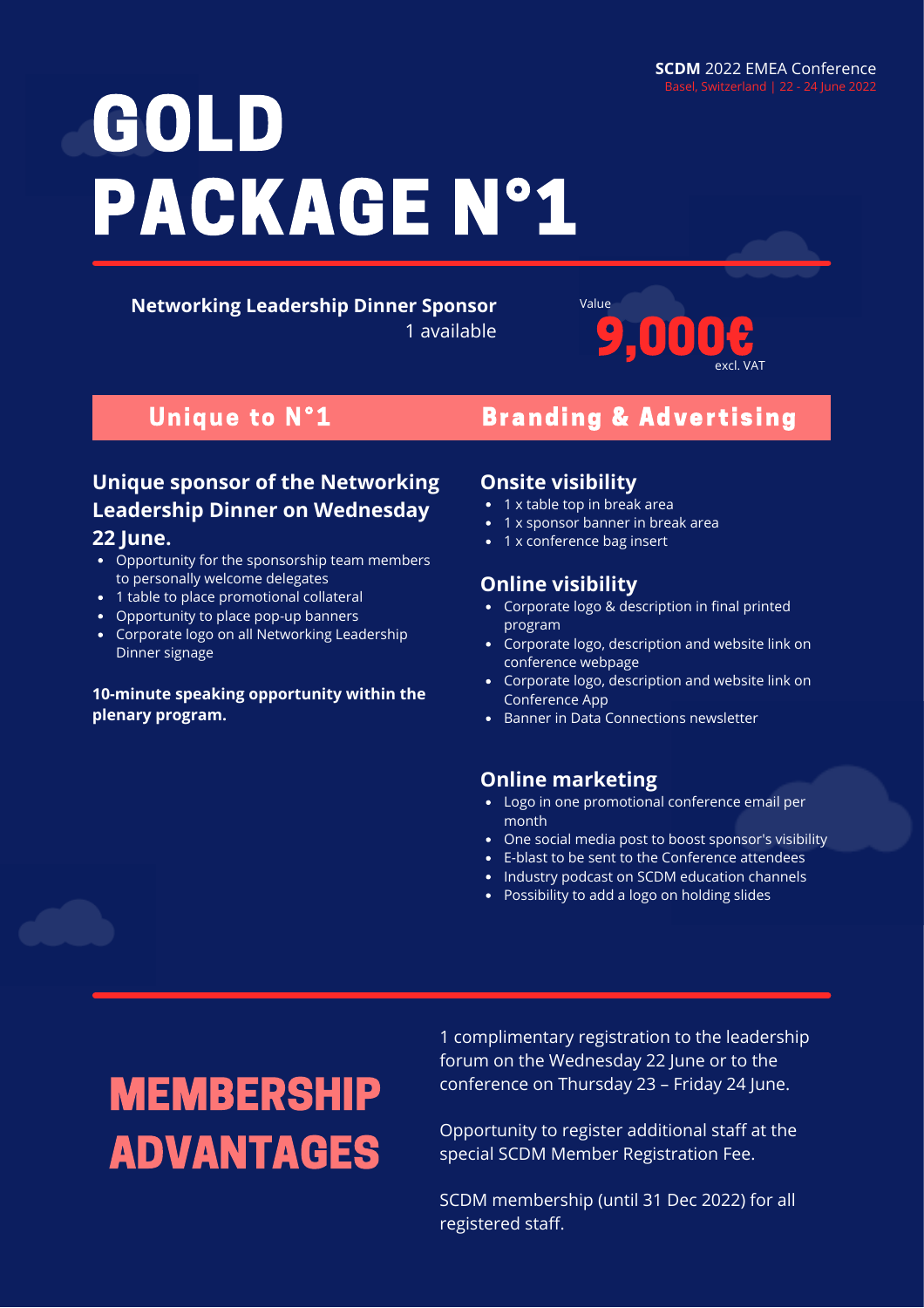**Conference lunch Sponsor**

Day 1

#### Unique to N°2 Branding & Advertising

9,000€

excl. VAT

#### **Unique sponsor of the Conference Lunch on Thursday 23 June.**

- Opportunity for the sponsorship team members to personally welcome delegates
- 1 table to place promotional collateral
- Opportunity to place pop-up banners
- Corporate logo on all conference lunches signage

#### **10-minute speaking opportunity within the plenary program.**

#### **Onsite visibility**

- 1 x table top in break area
- 1 x sponsor banner in break area

Value

• 1 x conference bag insert

#### **Online visibility**

- Corporate logo & description in final printed program
- Corporate logo, description and website link on conference webpage
- Corporate logo, description and website link on Conference App
- **Banner in Data Connections newsletter**

#### **Online marketing**

- Logo in one promotional conference email per month
- One social media post to boost sponsor's visibility
- Industry podcast on SCDM education channels
- Possibility to add a logo on holding slides

## MEMBERSHIP ADVANTAGES

1 complimentary registration to the leadership forum on the Wednesday 22 June or to the conference on Thursday 23 – Friday 24 June.

Opportunity to register additional staff at the special SCDM Member Registration Fee.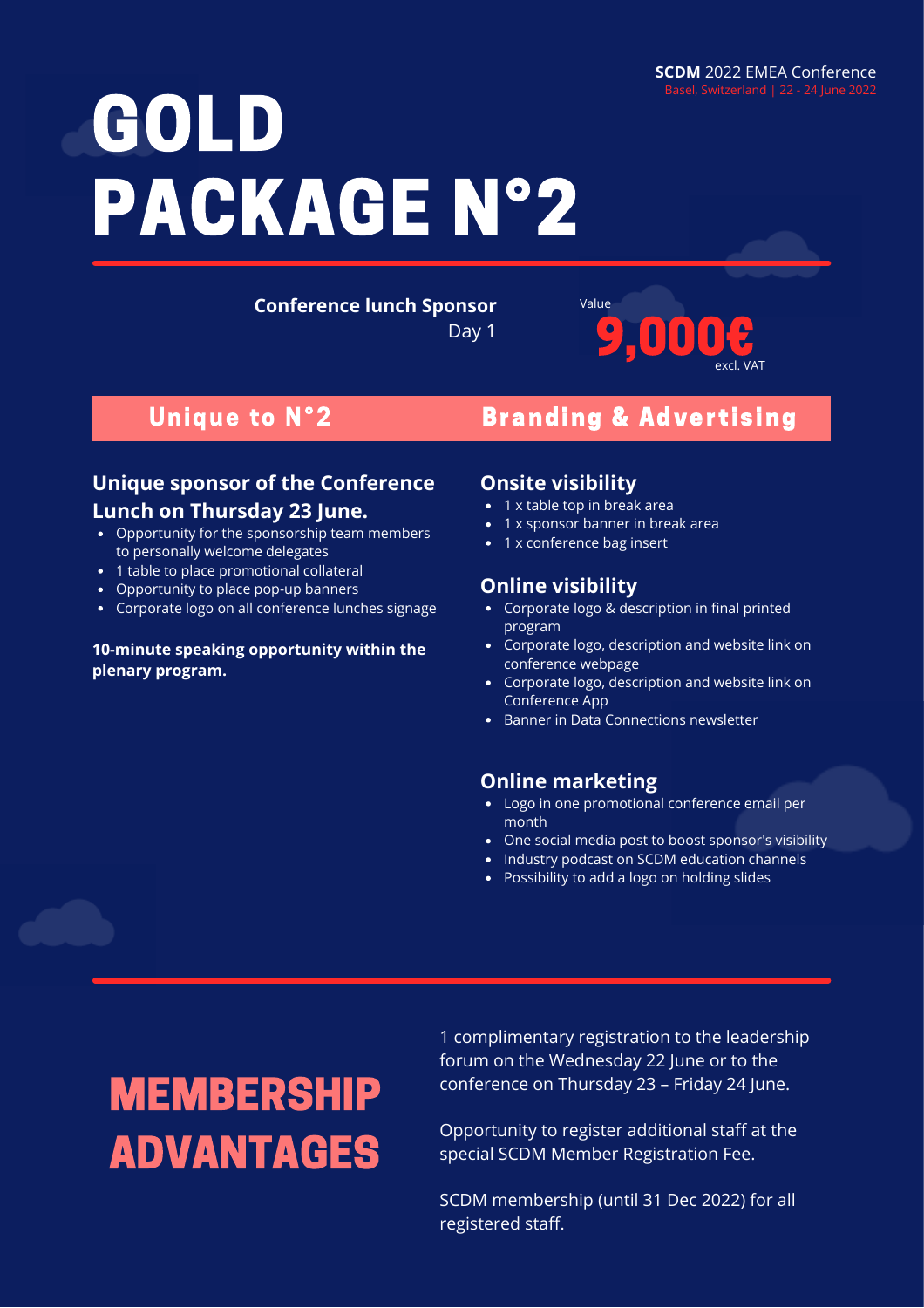**Conference lunch Sponsor**

Day 2

### Unique to N°3 Branding & Advertising

9,000€

excl. VAT

#### **Unique sponsor of the Conference Lunch on Friday 24 June.**

- Opportunity for the sponsorship team members to personally welcome delegates
- 1 table to place promotional collateral
- Opportunity to place pop-up banners
- Corporate logo on all conference lunches signage

#### **10-minute speaking opportunity within the plenary program.**

#### **Onsite visibility**

- 1 x table top in break area
- 1 x sponsor banner in break area

Value

• 1 x conference bag insert

#### **Online visibility**

- Corporate logo & description in final printed program
- Corporate logo, description and website link on conference webpage
- Corporate logo, description and website link on Conference App
- **Banner in Data Connections newsletter**

#### **Online marketing**

- Logo in one promotional conference email per month
- One social media post to boost sponsor's visibility
- Industry podcast on SCDM education channels
- Possibility to add a logo on holding slides

## MEMBERSHIP ADVANTAGES

1 complimentary registration to the leadership forum on the Wednesday 22 June or to the conference on Thursday 23 – Friday 24 June.

Opportunity to register additional staff at the special SCDM Member Registration Fee.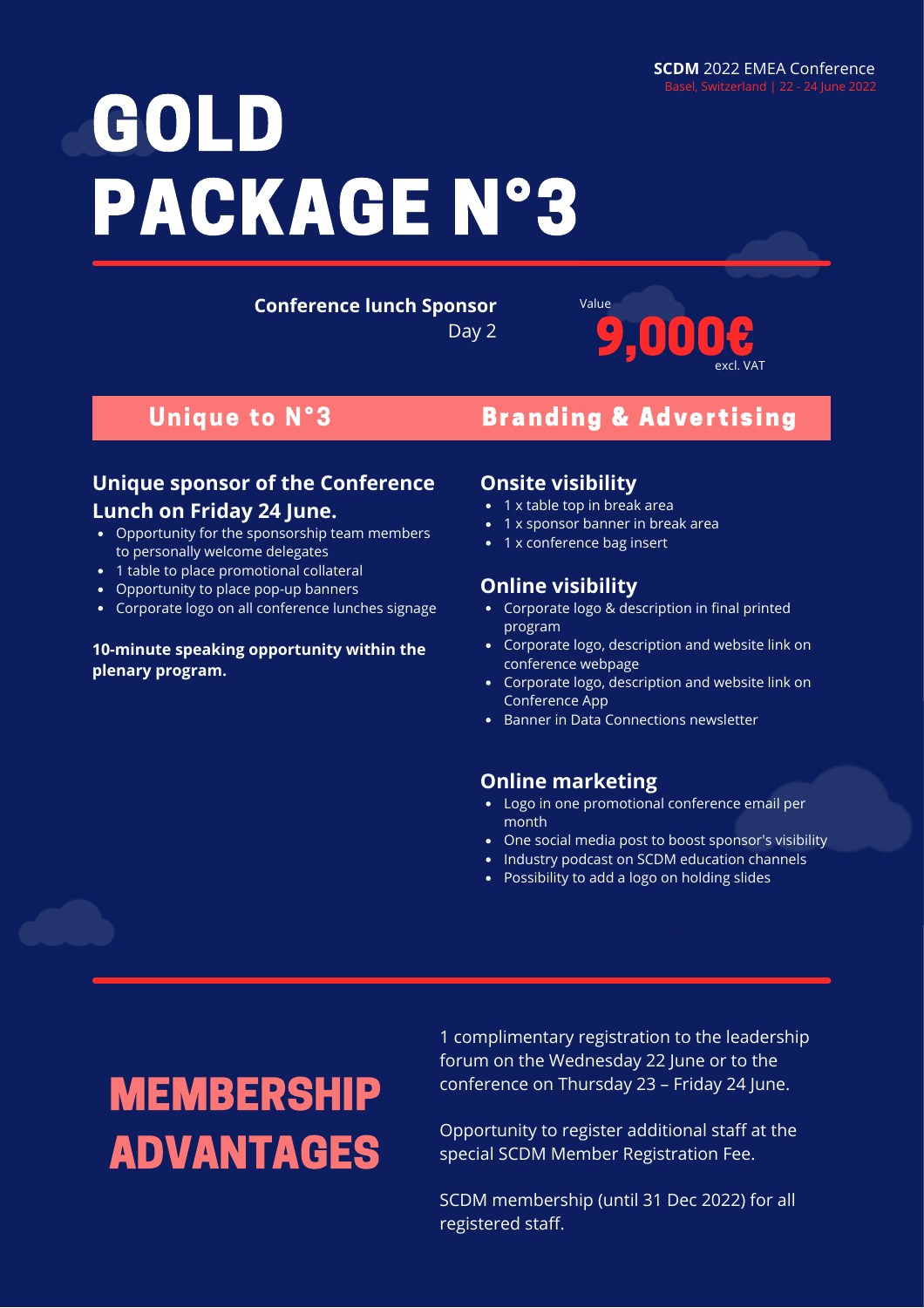**Coffee breaks Sponsor**



#### Unique to N°4 Branding & Advertising

#### **Unique sponsor of 4 coffee breaks: 2 on Thursday 23 & 2 on Friday 24 June.**

- Opportunity for the sponsorship team members to personally welcome delegates
- 1 table to place promotional collateral
- Opportunity to place pop-up banners
- Corporate logo on all conference lunches signage

#### **10 minute speaking opportunity within the plenary programme.**

#### **Onsite visibility**

- 1 x table top in break area
- 1 x sponsor banner in break area
- 1 x conference bag insert

#### **Online visibility**

- Corporate logo & description in final printed program
- Corporate logo, description and website link on conference webpage
- Corporate logo, description and website link on Conference App
- Banner in Data Connections newsletter

#### **Online marketing**

- Logo in one promotional conference email per month
- One social media post to boost sponsor's visibility
- Industry podcast on SCDM education channels
- Possibility to add a logo on holding slides

## MEMBERSHIP ADVANTAGES

1 complimentary registration to the leadership forum on the Wednesday 22 June or to the conference on Thursday 23 – Friday 24 June.

Opportunity to register additional staff at the special SCDM Member Registration Fee.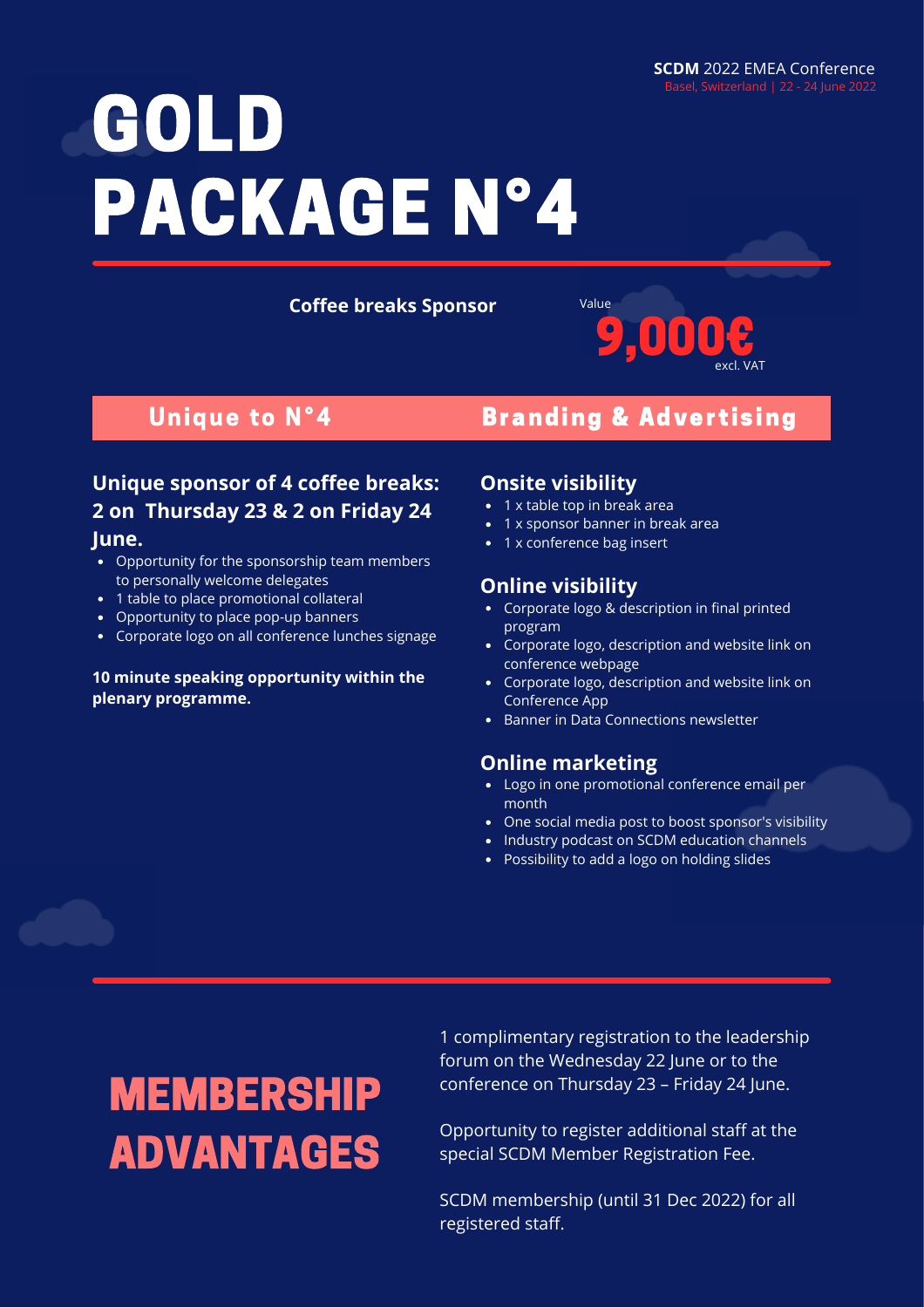# SILVER PACKAGE

Value





#### Unique to this package

#### **Opportunity to sponsor conference lanyards**

Logo on all lanyards and opportunity for staff to distribute lanyards to attendees

#### **OR**

#### **Sponsor logo on App Opening Screen**

- together with SCDM EMEA Conference logo
- screen visible 5 seconds

### **OR**

#### **Opportunity to sponsor conference bags**

Logo on bag

#### **Onsite visibility**

- 1 x table top in break area
- 1 x sponsor banner in break area

Branding & Advertising

• 1 x conference bag insert

#### **Online visibility**

- Corporate logo & description in final printed program
- Corporate logo, description and website link on conference webpage
- Corporate logo, description and website link on conference App

#### **Online marketing**

- The possibility to place the sponsor's logo in one of the Conference promotional emails + social media to boost/sponsor event visibility
- Banner in Data Connections newsletter

# MEMBERSHIP ADVANTAGES

1 complimentary registration to the leadership forum on the Wednesday 22 June or to the conference on Thursday 23 – Friday 24 June.

Opportunity to register additional staff at the special SCDM Member Registration Fee.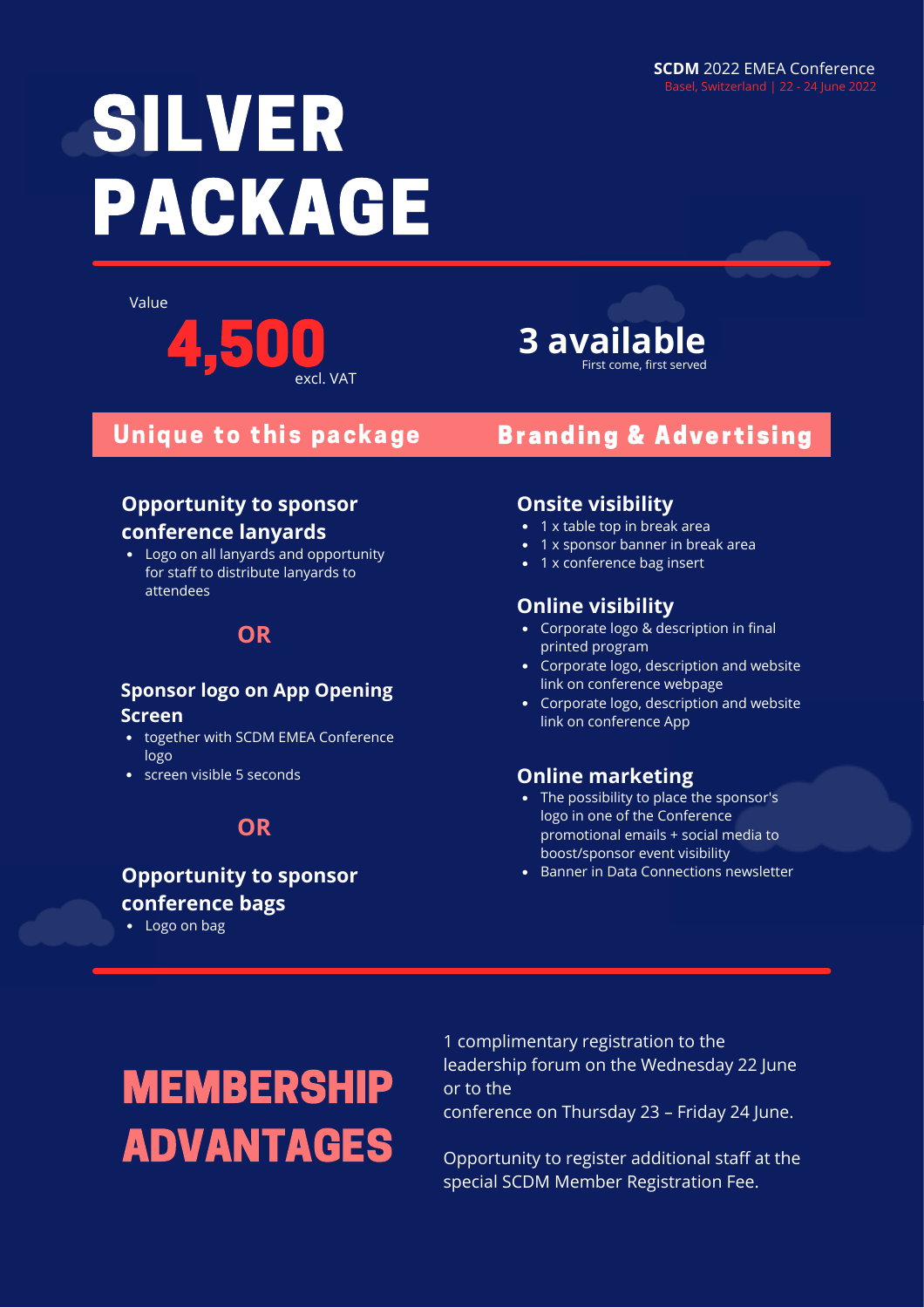4h

88

88

m.

**BBB** 

**EEE** 

# BRONZE PACKAGE





Complimentary registration to the leadership forum on the Wednesday 22 June or to the conference on Thursday 23 – Friday 24 June

Opportunity to register additional staff at the special SCDM Member Registration Fee





Clickable corporate logo on conference App



Corporate logo, description and website link on conference webpage



1 x table top in break area

The possibility to place the sponsor's logo in one of the Conference promotional emails + social media to boost/sponsor event visibility



∰ ∰ ∰

獵

**Q** 

٦

**AA** 

Banner in Data Connections newsletter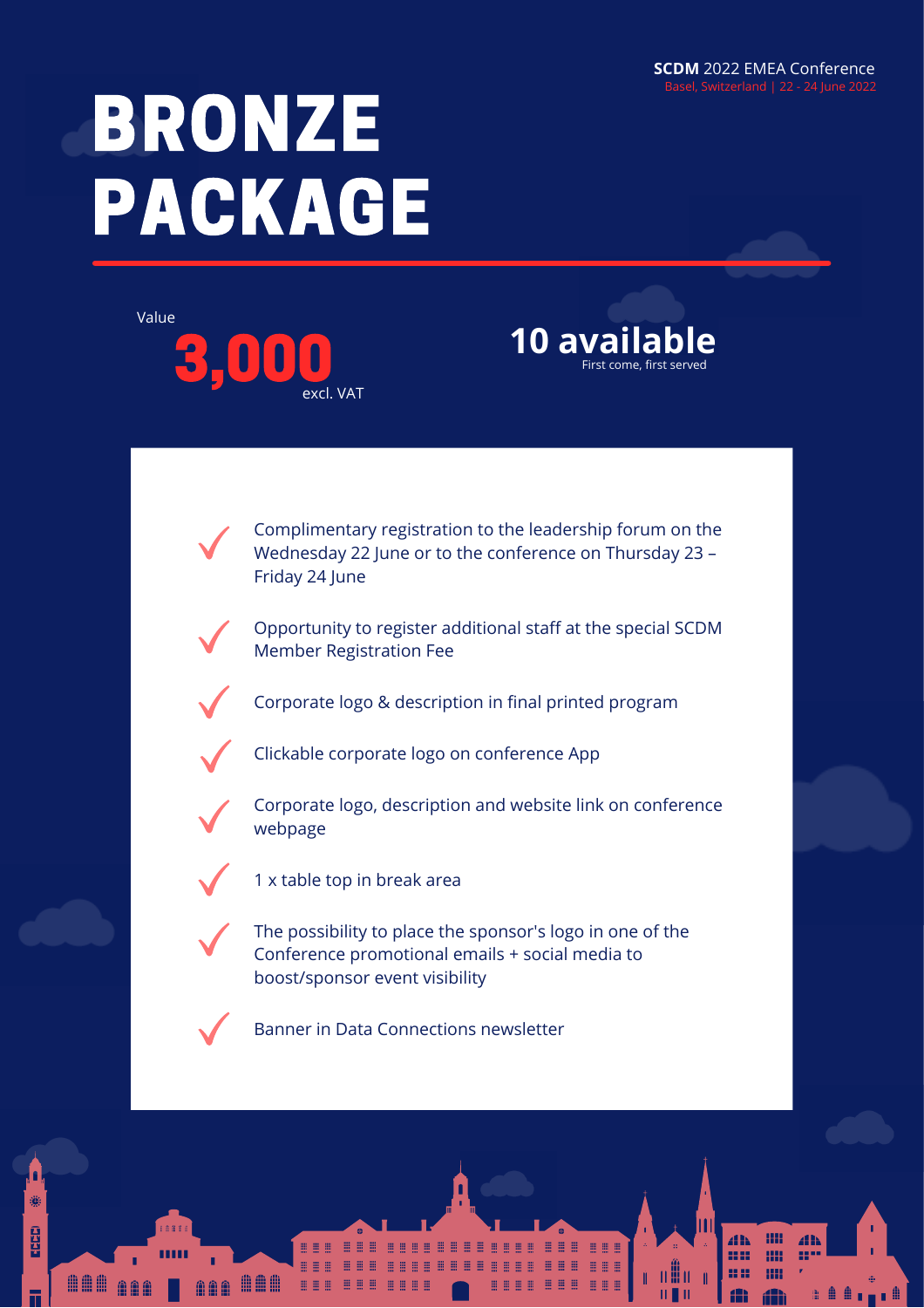## PARTNERSHIP APPLICATION FORM

To apply for partnership opportunities, please complete and send this form to the SCDM office by email sales@scdm.org

### 1.YOUR INFORMATION

| Company |  |
|---------|--|
|         |  |
|         |  |
|         |  |
|         |  |
|         |  |
|         |  |

### 2. PRODUCT & SERVICE

*(please check all that apply):*

|                                                           | eSource Software Solutions for Clinical Trials |
|-----------------------------------------------------------|------------------------------------------------|
| <b>Authorized Education</b>                               | Functional sourcing (FSP)                      |
| <b>Biostatistics</b>                                      | Interactive Response Technologies              |
| Clinical Data Management Staffing & Consulting            | <b>Medical Writing/Publishing</b>              |
| <b>Clinical Research Organization (CRO)</b>               | Non-profit organization                        |
| <b>Clinical Services and Software for Clinical Trials</b> | <b>Professional Recruitment Services</b>       |
| <b>Clinical Trial Management &amp; Support</b>            | Regulatory, Clinical, Processing Consulting    |
| Data management                                           | Scientific communications                      |
| Drug development                                          | Standards development organization             |
| Education, Research                                       | Other (please specify):                        |

Electronic Data Capture (EDC)

.....……………...................……......................

### 3. PACKAGE

| <b>Gold Package N°1</b> | 9,000 € excl. VAT |  |
|-------------------------|-------------------|--|
| <b>Gold Package N°2</b> | 9,000 € excl. VAT |  |
| <b>Gold Package N°3</b> | 9,000 € excl. VAT |  |
| <b>Gold Package N°4</b> | 9,000 € excl. VAT |  |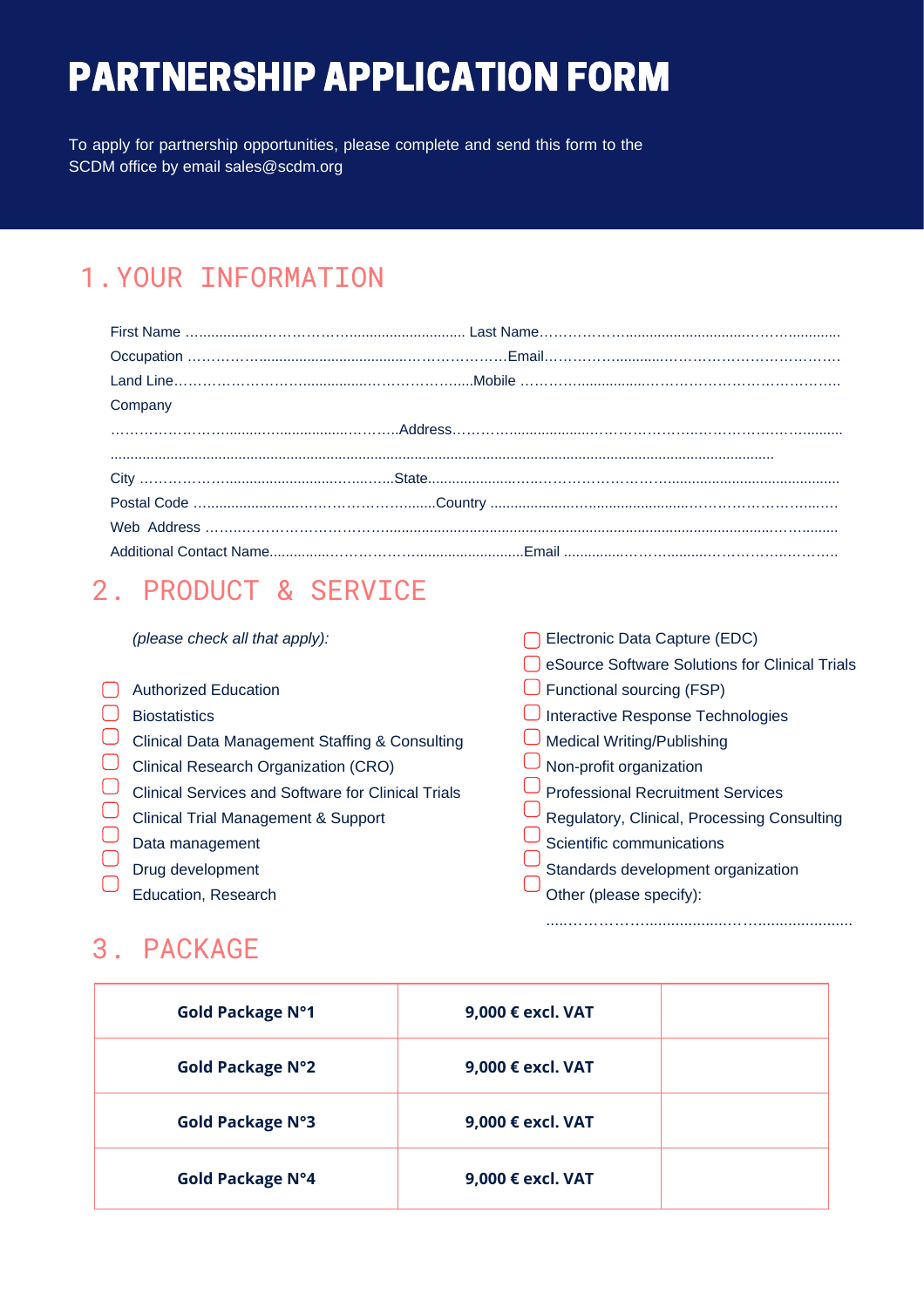| <b>Silver Package</b> | 4,500 € excl. VAT |  |
|-----------------------|-------------------|--|
| <b>Bronze Package</b> | 3,000 € excl. VAT |  |
| <b>Sponsor Talk</b>   | 4,500 € excl. VAT |  |

PARTNERSHIP APPLICATION FORM

**TOTAL VALUE: € COMMENTS:**

#### 4. PAYMENT

#### **Total Sponsorship €**

………………………………………………………………

#### **PAYMENT BY CREDIT CARD:**

| <b>AMEX</b> |  |
|-------------|--|
| МC          |  |
| VISA        |  |

| Signature |  |
|-----------|--|

#### **Important Note**

All credit card transactions will incur an additional 2.5% credit card processing fee. This fee will be applied to the total amount payable.

Upon receipt of your application form, MCI Benelux SA will send you an invoice for a 100% payment equivalent to the value of your reservation. Payment is due within 30 days of the receipt of the invoice.

 $\Box$  In order to ensure a smooth operational process, I accept that my data might be shared with MCI suppliers and partners. By signing the partnership booking form, I have read and accepted the terms and conditions and the cancellation policy, including the GDPR information. This booking is legally binding. All mentioned rates exclude VAT.